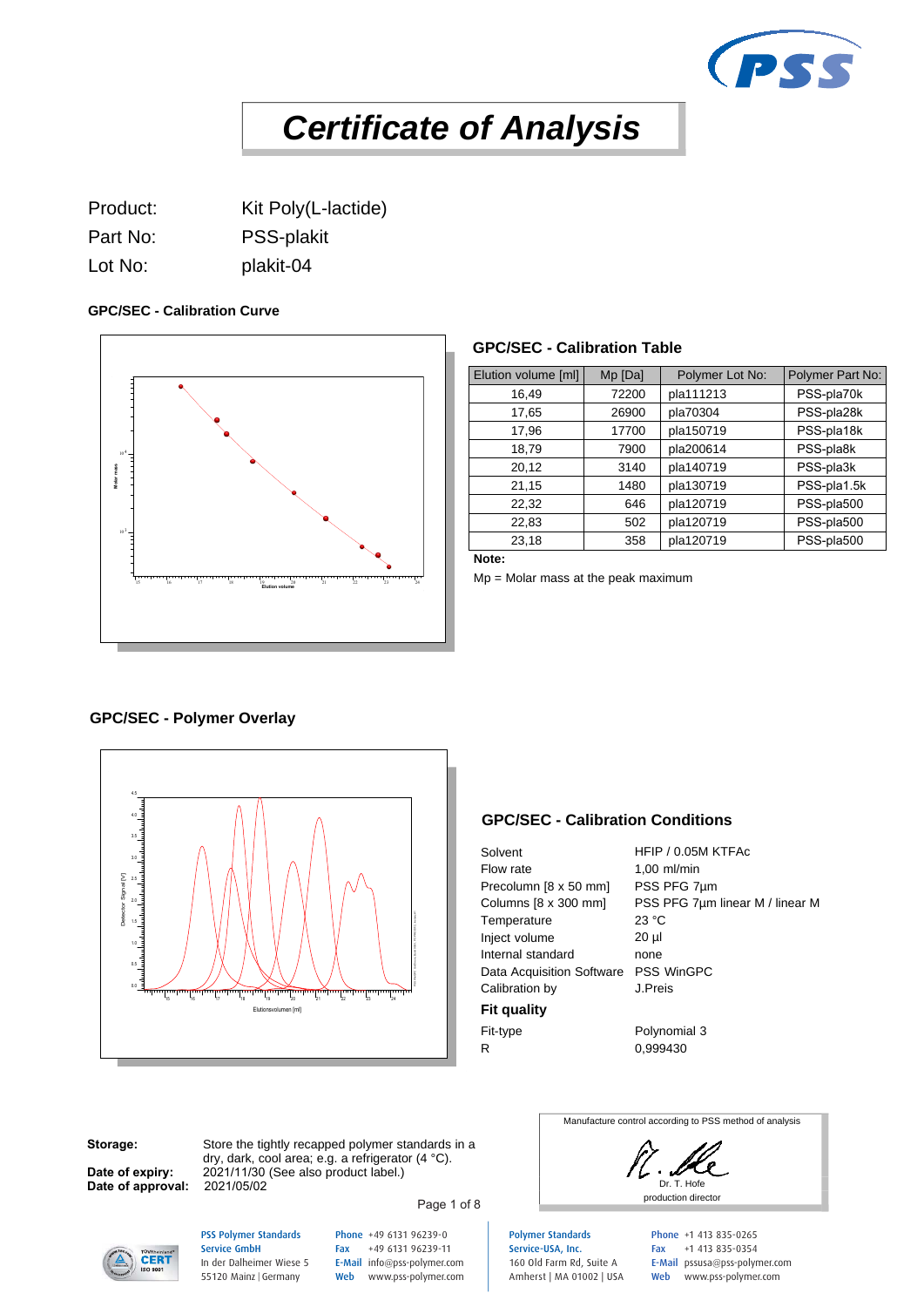

Polymer type: Poly(L-lactide) Part No: PSS-pla70k Lot No: pla111213

## **Molar Mass Distribution**



## **GPC/SEC - Conditions**

| Sample concentration                                                  | $3,00$ g/l         | Inject volume | 50 ul         |
|-----------------------------------------------------------------------|--------------------|---------------|---------------|
| Solvent                                                               | HFIP / 0.05M KTFAc | Flow rate     | $1.00$ ml/min |
| Precolumn [8 x 50 mm]                                                 | PSS PFG 7um        | Temperature   | 23 °C         |
| Columns [analytical, each 8 x 300 mm] PSS PFG 7um linear M / linear M |                    |               |               |
| Data Acquisition Software                                             | <b>PSS WinGPC</b>  | Operator      | J.Preis       |

#### **GPC/SEC - Results**

| Detector      | [Da]  | [Da]              | [Da]  | [Mw/Mn]    |
|---------------|-------|-------------------|-------|------------|
|               | Mw    | Mn                | Mp    | וח         |
| :curitv<br>П. | 74600 | 55100<br>へへ<br>◡◡ | 72200 | つら<br>ن ب, |

#### **Additional Methods - Results**

| Method                              | Mw [Da] | $m = v$ eight average molecular weight<br>Mn = Number average molecular weight |
|-------------------------------------|---------|--------------------------------------------------------------------------------|
| Light Scattering, on-line (SLD7x00) | 69000   | $Mp = Molar$ mass at the peak maximum                                          |

Mw = Weight average molecular weight Mn = Number average molecular weight

PDI= Polydispersity Index

Light Scattering run on-line.

System and instrument validation based on reference materials Poly(methyl methacrylate) Lot No: mmg14125di.

| Sample concentration | $2,0234$ g/L     |
|----------------------|------------------|
| Inject volume        | 100 <sub>µ</sub> |

**Date of approval:**

**Storage:** Store the tightly recapped polymer standard in a Date of expiry: yyyy/mm/dd (See also product label.) dry, dark, cool area; e.g. a refrigerator (4 °C). yyyy/mm/dd

Manufacture control according to PSS method of analysis



Page 2 of 8

Polymer Standards Service-USA, Inc. 160 Old Farm Rd, Suite A Amherst | MA 01002 | USA Phone +1 413 835-0265 Fax +1 413 835-0354 E-Mail pssusa@pss-polymer.com Web www.pss-polymer.com



PSS Polymer Standards Service GmbH In der Dalheimer Wiese 5 55120 Mainz |Germany

Phone +49 6131 96239-0 Fax +49 6131 96239-11 E-Mail info@pss-polymer.com Web www.pss-polymer.com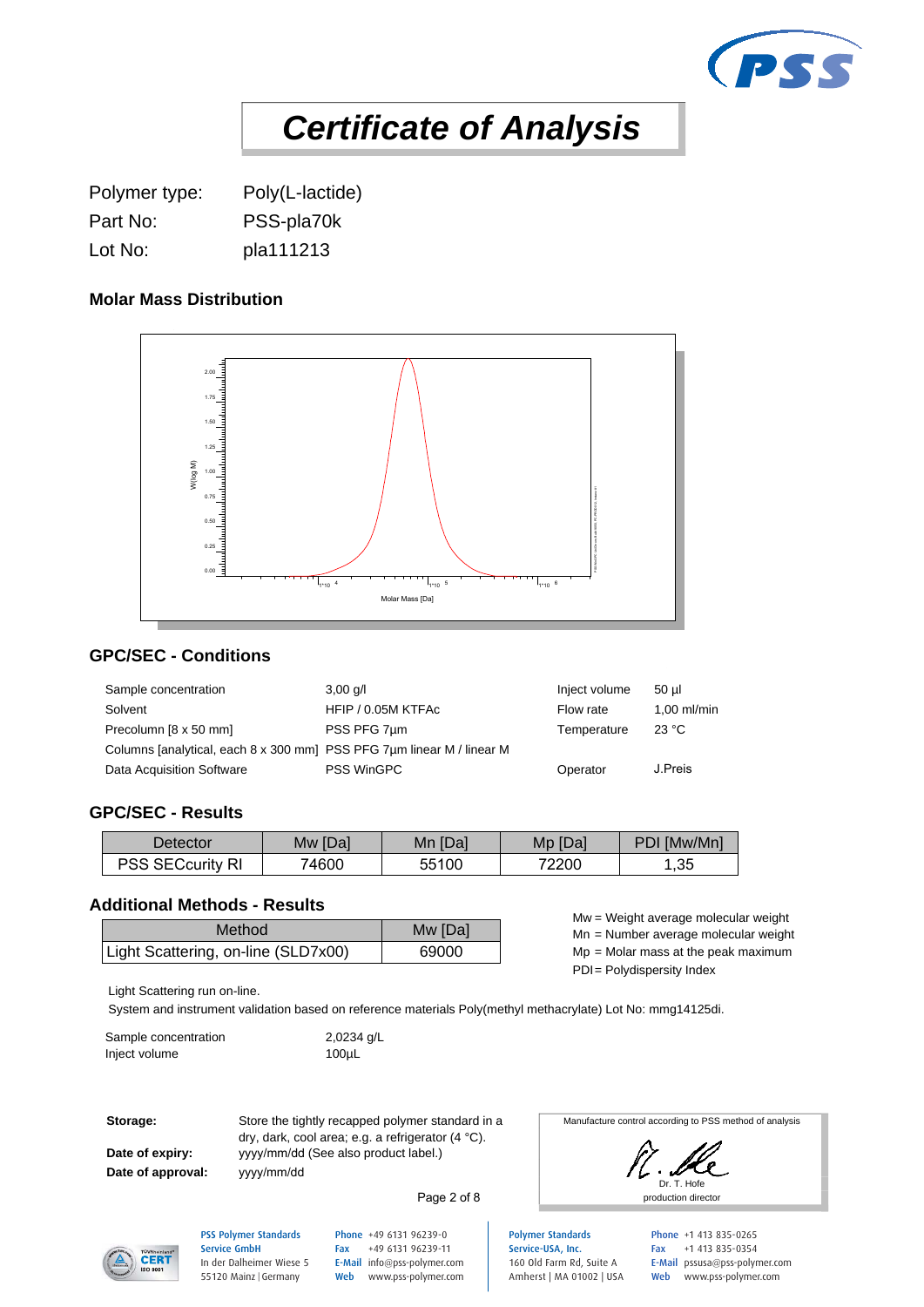

Polymer type: Poly(L-lactide) Part No: PSS-pla28k Lot No: pla70304

## **Molar Mass Distribution**



## **GPC/SEC - Conditions**

| Sample concentration                                                  | $3,00$ g/l         | Inject volume | 50 ul         |
|-----------------------------------------------------------------------|--------------------|---------------|---------------|
| Solvent                                                               | HFIP / 0.05M KTFAc | Flow rate     | $1.00$ ml/min |
| Precolumn [8 x 50 mm]                                                 | PSS PFG 7um        | Temperature   | 23 °C         |
| Columns [analytical, each 8 x 300 mm] PSS PFG 7um linear M / linear M |                    |               |               |
| Data Acquisition Software                                             | <b>PSS WinGPC</b>  | Operator      | J.Preis       |

#### **GPC/SEC - Results**

| Detector                                          | Mw [Da] | <b>IDal</b><br>Mn | [Da]<br>Mp | [Mw/Mn]<br>πг |
|---------------------------------------------------|---------|-------------------|------------|---------------|
| noo<br>$\mathsf{c}$ curitv $\degree$<br>гΩ.<br>٠. | 27800   | 23300             | 26900      | ,20           |

#### **Additional Methods - Results**

| Method                              | Mw [Da] | $m = v$ eight average molecular weight<br>Mn = Number average molecular weight |
|-------------------------------------|---------|--------------------------------------------------------------------------------|
| Light Scattering, on-line (SLD7x00) | 24400   | $Mp = Molar$ mass at the peak maximum                                          |

Mw = Weight average molecular weight Mn = Number average molecular weight

PDI= Polydispersity Index

Light Scattering run on-line.

System and instrument validation based on reference materials Poly(methyl methacrylate) Lot No: mmg14125di.

| Sample concentration | 5,7291 g/L       |
|----------------------|------------------|
| Inject volume        | 100 <sub>µ</sub> |

**Date of approval:**

**Storage:** Store the tightly recapped polymer standard in a Date of expiry: yyyy/mm/dd (See also product label.) dry, dark, cool area; e.g. a refrigerator (4 °C). yyyy/mm/dd

Manufacture control according to PSS method of analysis



**CERT** 

PSS Polymer Standards Service GmbH In der Dalheimer Wiese 5 55120 Mainz |Germany

Phone +49 6131 96239-0 Fax +49 6131 96239-11 E-Mail info@pss-polymer.com Web www.pss-polymer.com

Page 3 of 8

Polymer Standards Service-USA, Inc. 160 Old Farm Rd, Suite A Amherst | MA 01002 | USA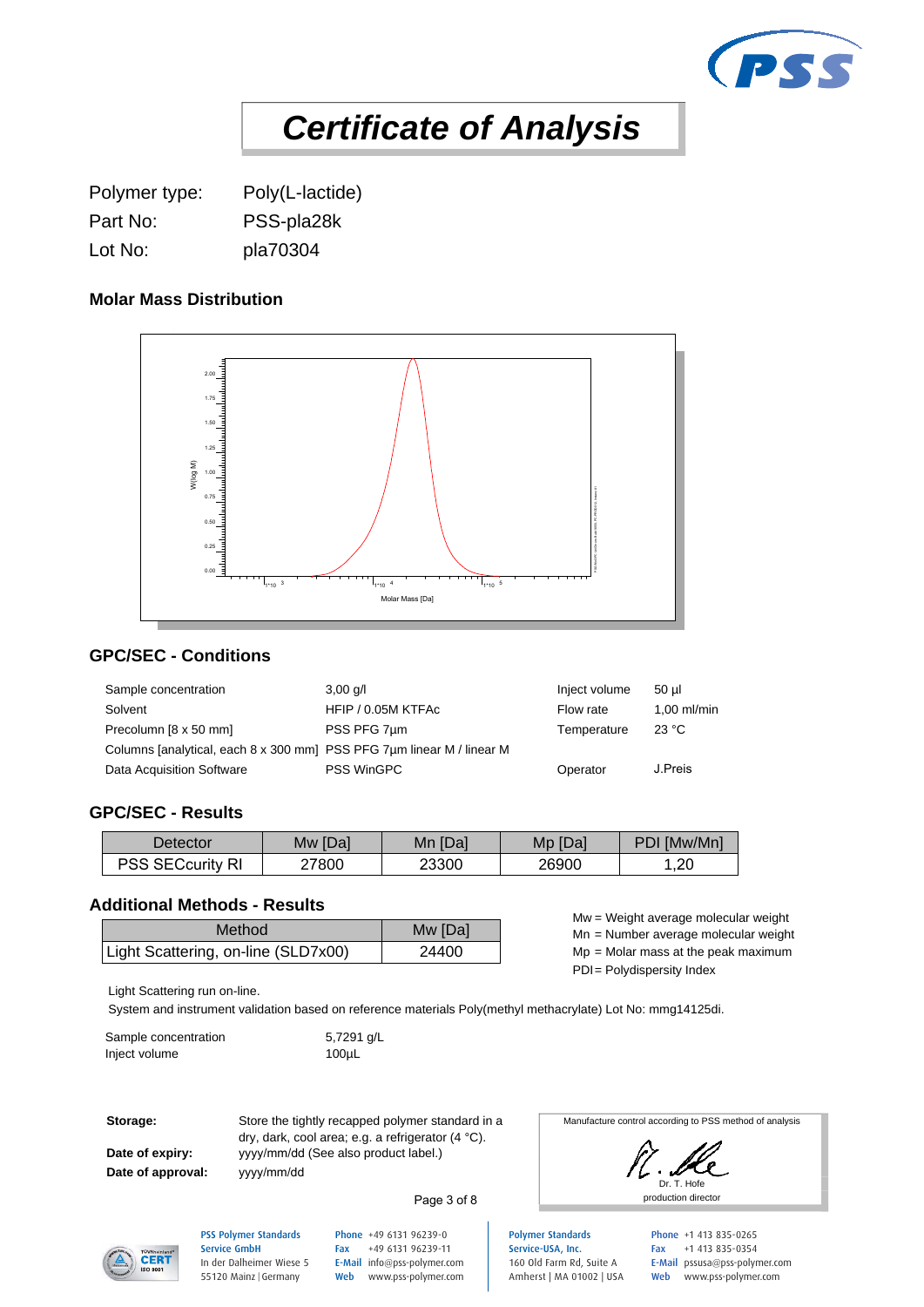

Polymer type: Poly(L-lactide) Part No: PSS-pla18k Lot No: pla150719

#### **Molar Mass Distribution**



## **GPC/SEC - Conditions**

| Sample concentration                                                  | $3,00$ g/l         | Inject volume | 50 ul         |
|-----------------------------------------------------------------------|--------------------|---------------|---------------|
| Solvent                                                               | HFIP / 0.05M KTFAc | Flow rate     | $1.00$ ml/min |
| Precolumn [8 x 50 mm]                                                 | PSS PFG 7um        | Temperature   | 23 °C         |
| Columns [analytical, each 8 x 300 mm] PSS PFG 7um linear M / linear M |                    |               |               |
| Data Acquisition Software                                             | <b>PSS WinGPC</b>  | Operator      | J.Preis       |

#### **GPC/SEC - Results**

| Detector                               | Mw [Da] | ∣ [Da]<br>Mn | Mp [Da] | PDI [Mw/Mn] |
|----------------------------------------|---------|--------------|---------|-------------|
| / RI<br><b>SECcurity</b><br><b>PSS</b> | 18100   | 5700         | 7700    | 4E<br>ں اب  |

## **Additional Methods - Results**

| Method                              | Mw [Da] | $m = v$ eight average molecular weight<br>Mn = Number average molecular weight |
|-------------------------------------|---------|--------------------------------------------------------------------------------|
| Light Scattering, on-line (SLD7x00) | 7800    | $Mp = Molar$ mass at the peak maximum                                          |

Mw = Weight average molecular weight Mn = Number average molecular weight

PDI= Polydispersity Index

Light Scattering run on-line.

System and instrument validation based on reference materials Poly(methyl methacrylate) Lot No: mmg14125di.

| Sample concentration | 7,9238 g/L       |
|----------------------|------------------|
| Inject volume        | 100 <sub>µ</sub> |

**Date of approval:**

**Storage:** Store the tightly recapped polymer standard in a Date of expiry: yyyy/mm/dd (See also product label.) dry, dark, cool area; e.g. a refrigerator (4 °C). yyyy/mm/dd

Manufacture control according to PSS method of analysis



**CERT** 

PSS Polymer Standards Service GmbH In der Dalheimer Wiese 5 55120 Mainz |Germany

Phone +49 6131 96239-0 Fax +49 6131 96239-11 E-Mail info@pss-polymer.com Web www.pss-polymer.com

Page 4 of 8

Polymer Standards Service-USA, Inc. 160 Old Farm Rd, Suite A Amherst | MA 01002 | USA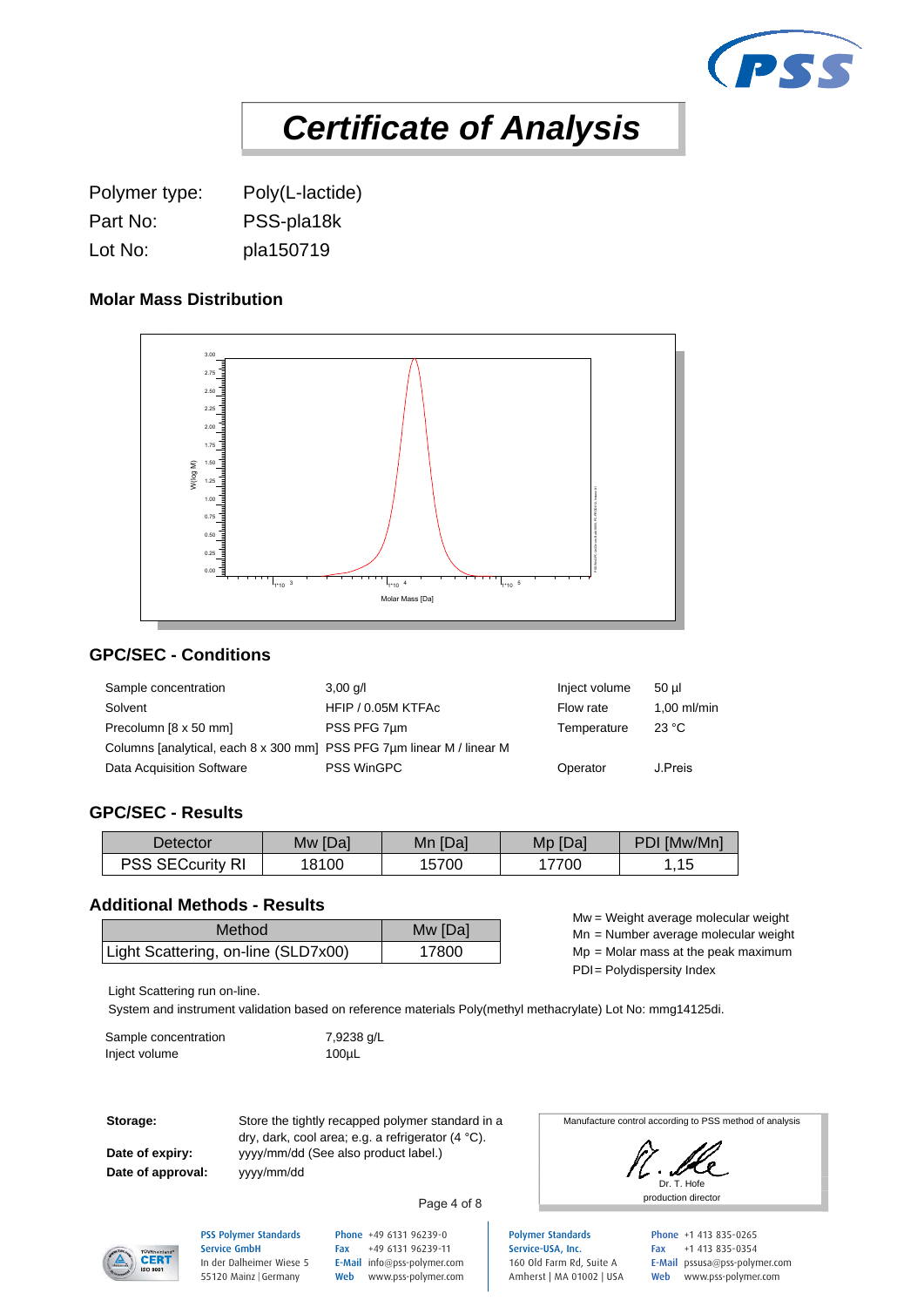

Polymer type: Poly(L-lactide) Part No: PSS-pla8k Lot No: pla200614

## **Molar Mass Distribution**



## **GPC/SEC - Conditions**

| Sample concentration                                                  | $3,00$ g/l         | Inject volume | 50 ul       |
|-----------------------------------------------------------------------|--------------------|---------------|-------------|
| Solvent                                                               | HFIP / 0.05M KTFAc | Flow rate     | 1.00 ml/min |
| Precolumn [8 x 50 mm]                                                 | PSS PFG 7um        | Temperature   | 23 °C       |
| Columns [analytical, each 8 x 300 mm] PSS PFG 7um linear M / linear M |                    |               |             |
| Data Acquisition Software                                             | <b>PSS WinGPC</b>  | Operator      | J.Preis     |

#### **GPC/SEC - Results**

| Detector           | [Dal | [Da] | [Da] | [Mw/Mn] |
|--------------------|------|------|------|---------|
|                    | Mw   | Mn   | Mp   | ום      |
| R<br>∶curit∨<br>oo | 8200 | 7600 | 7900 | ,08     |

#### **Additional Methods - Results**

| Method                              | Mw [Da] | $m = v$ eight average molecular weight<br>Mn = Number average molecular weight |
|-------------------------------------|---------|--------------------------------------------------------------------------------|
| Light Scattering, on-line (SLD7x00) | 8600    | $Mp = Molar$ mass at the peak maximum                                          |

Mw = Weight average molecular weight Mn = Number average molecular weight

PDI= Polydispersity Index

Light Scattering run on-line.

System and instrument validation based on reference materials Poly(methyl methacrylate) Lot No: mmg14125di.

Sample concentration 9,6866 g/L Inject volume 100µL

**Date of approval:**

**Storage:** Store the tightly recapped polymer standard in a Date of expiry: yyyy/mm/dd (See also product label.) dry, dark, cool area; e.g. a refrigerator (4 °C). yyyy/mm/dd

Manufacture control according to PSS method of analysis



**CERT** 

PSS Polymer Standards Service GmbH In der Dalheimer Wiese 5 55120 Mainz |Germany

Phone +49 6131 96239-0 Fax +49 6131 96239-11 E-Mail info@pss-polymer.com Web www.pss-polymer.com

Page 5 of 8

Polymer Standards Service-USA, Inc. 160 Old Farm Rd, Suite A Amherst | MA 01002 | USA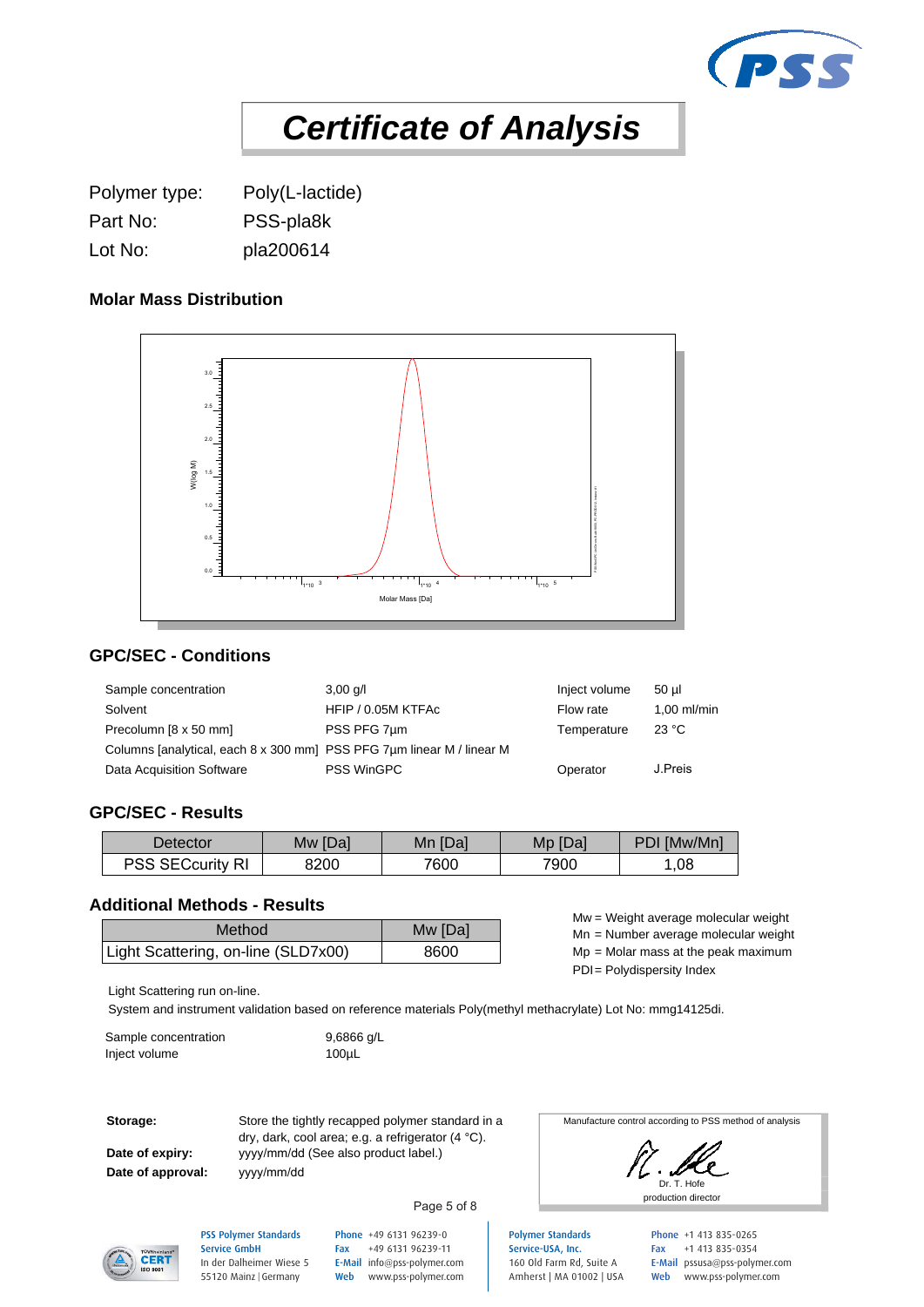

Polymer type: Poly(L-lactide) Part No: PSS-pla3k Lot No: pla140719

## **Molar Mass Distribution**



## **GPC/SEC - Conditions**

| Sample concentration                                                  | $3,00$ g/l         | Inject volume | 50 ul       |
|-----------------------------------------------------------------------|--------------------|---------------|-------------|
| Solvent                                                               | HFIP / 0.05M KTFAc | Flow rate     | 1.00 ml/min |
| Precolumn [8 x 50 mm]                                                 | PSS PFG 7um        | Temperature   | 23 °C       |
| Columns [analytical, each 8 x 300 mm] PSS PFG 7um linear M / linear M |                    |               |             |
| Data Acquisition Software                                             | <b>PSS WinGPC</b>  | Operator      | J.Preis     |

#### **GPC/SEC - Results**

| Detector                         | ⊺[Da]<br><b>Mw</b> | [Da]<br>Mn | Mp [Da] | PDI [Mw/Mn]        |
|----------------------------------|--------------------|------------|---------|--------------------|
| <b>SECcurity RI</b><br>nee<br>ںں | 3290               | 2920       | 3140    | $\sqrt{2}$<br>ں اب |

#### **Additional Methods - Results**

| Method                              | Mw [Da] | $m = v$ eight average molecular weight<br>Mn = Number average molecular weight |
|-------------------------------------|---------|--------------------------------------------------------------------------------|
| Light Scattering, on-line (SLD7x00) | 3180    | $Mp = Molar$ mass at the peak maximum                                          |

Mw = Weight average molecular weight Mn = Number average molecular weight

PDI= Polydispersity Index

Light Scattering run on-line.

System and instrument validation based on reference materials Poly(methyl methacrylate) Lot No: mmg14125di.

| Sample concentration | 11,5930 g/L      |
|----------------------|------------------|
| Inject volume        | 100 <sub>µ</sub> |

**Date of approval:**

**Storage:** Store the tightly recapped polymer standard in a Date of expiry: yyyy/mm/dd (See also product label.) dry, dark, cool area; e.g. a refrigerator (4 °C). yyyy/mm/dd

Page 6 of 8

Manufacture control according to PSS method of analysis



Polymer Standards Service-USA, Inc. 160 Old Farm Rd, Suite A Amherst | MA 01002 | USA Phone +1 413 835-0265 Fax +1 413 835-0354 E-Mail pssusa@pss-polymer.com Web www.pss-polymer.com



PSS Polymer Standards Service GmbH In der Dalheimer Wiese 5 55120 Mainz |Germany

Phone +49 6131 96239-0 Fax +49 6131 96239-11 E-Mail info@pss-polymer.com Web www.pss-polymer.com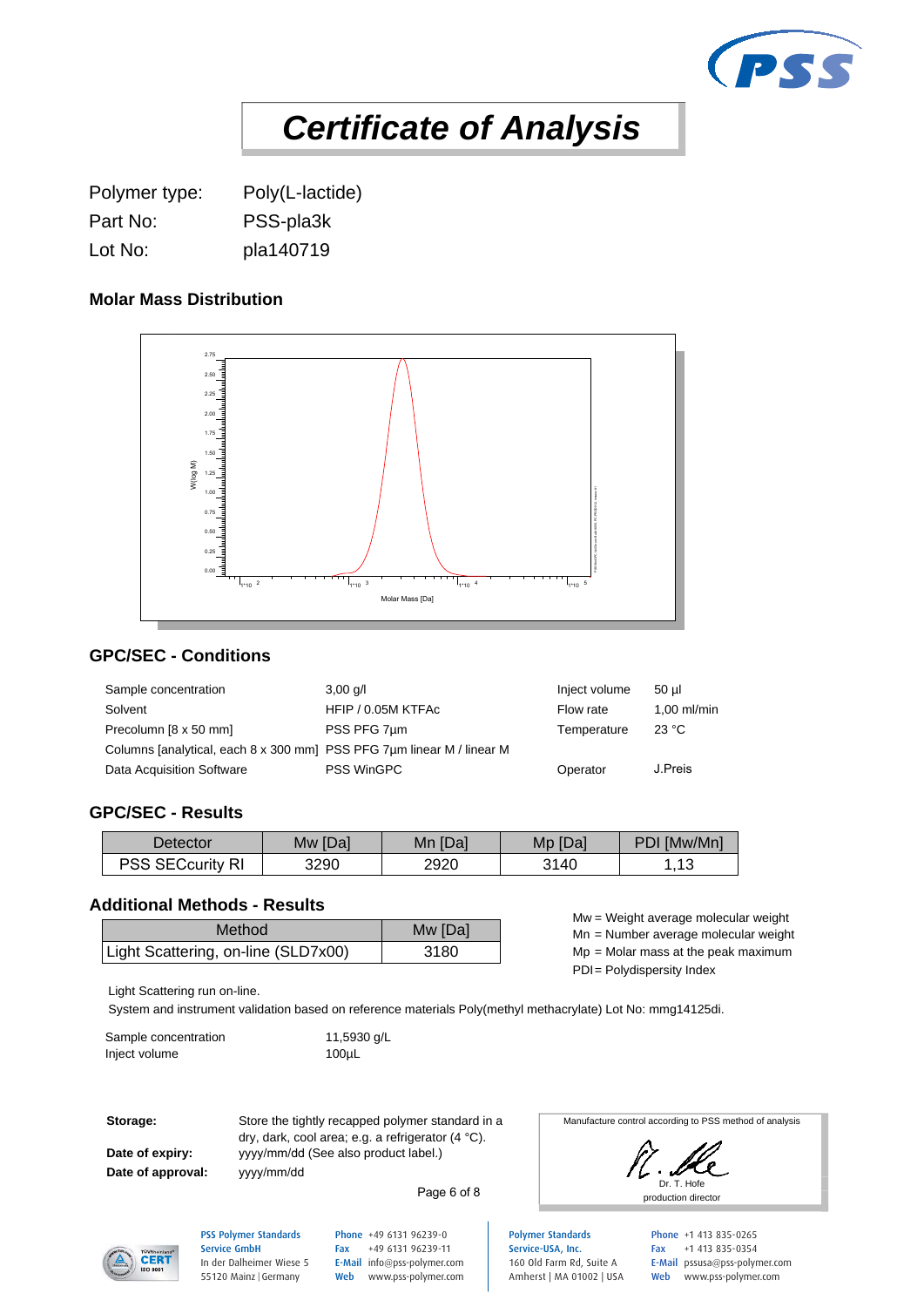

Polymer type: Poly(SEa&caan<sup>k</sup>)A Part No: PSS-pla1.5k/ Lot No: pla130719

## **Molar Mass Distribution**



## **GPC/SEC - Conditions**

| Sample concentration                                                  | $3,00$ g/l         | Inject volume | 50 ul       |
|-----------------------------------------------------------------------|--------------------|---------------|-------------|
| Solvent                                                               | HFIP / 0.05M KTFAc | Flow rate     | 1.00 ml/min |
| Precolumn [8 x 50 mm]                                                 | PSS PFG 7um        | Temperature   | 23 °C       |
| Columns [analytical, each 8 x 300 mm] PSS PFG 7um linear M / linear M |                    |               |             |
| Data Acquisition Software                                             | <b>PSS WinGPC</b>  | Operator      | R⊞Ú¦^ã      |

#### **GPC/SEC - Results**

| <b>Detector</b>                     | [Da]<br><b>NW</b> | [Da]<br>Mn | Mp [Da] | PDI [Mw/Mn] |
|-------------------------------------|-------------------|------------|---------|-------------|
| UUUAJOO&<br>$\cdots$<br>¦ãĉ<br>`AJQ | 1600              | 460        | 480     | ,10         |

#### **Additional Methods - Results**

| Method                              | Mw [Da] | $m = v$ eight average molecular weight<br>$Mn =$ Number average molecular weight |
|-------------------------------------|---------|----------------------------------------------------------------------------------|
| Light Scattering, on-line (SLD7x00) | 1620    | $Mp = Molar$ mass at the peak maximum                                            |

Mw = Weight average molecular weight Mn = Number average molecular weight

PDI= Polydispersity Index

Light Scattering run on-line.

System and instrument validation based on reference materials Poly(methyl methacrylate) Lot No: mmg14125di.

| Sample concentration | 15,1572 g/L      |
|----------------------|------------------|
| Inject volume        | 100 <sub>µ</sub> |

**Date of approval:**

**Storage:** Store the tightly recapped polymer standard in a Date of expiry: yyyy/mm/dd (See also product label.) dry, dark, cool area; e.g. a refrigerator (4 °C). yyyy/mm/dd

Manufacture control according to PSS method of analysis

Dr. T. Hofe production director



PSS Polymer Standards Service GmbH In der Dalheimer Wiese 5 55120 Mainz |Germany

Phone +49 6131 96239-0 Fax +49 6131 96239-11 E-Mail info@pss-polymer.com Web www.pss-polymer.com

Page 7 of 8

Polymer Standards Service-USA, Inc. 160 Old Farm Rd, Suite A Amherst | MA 01002 | USA